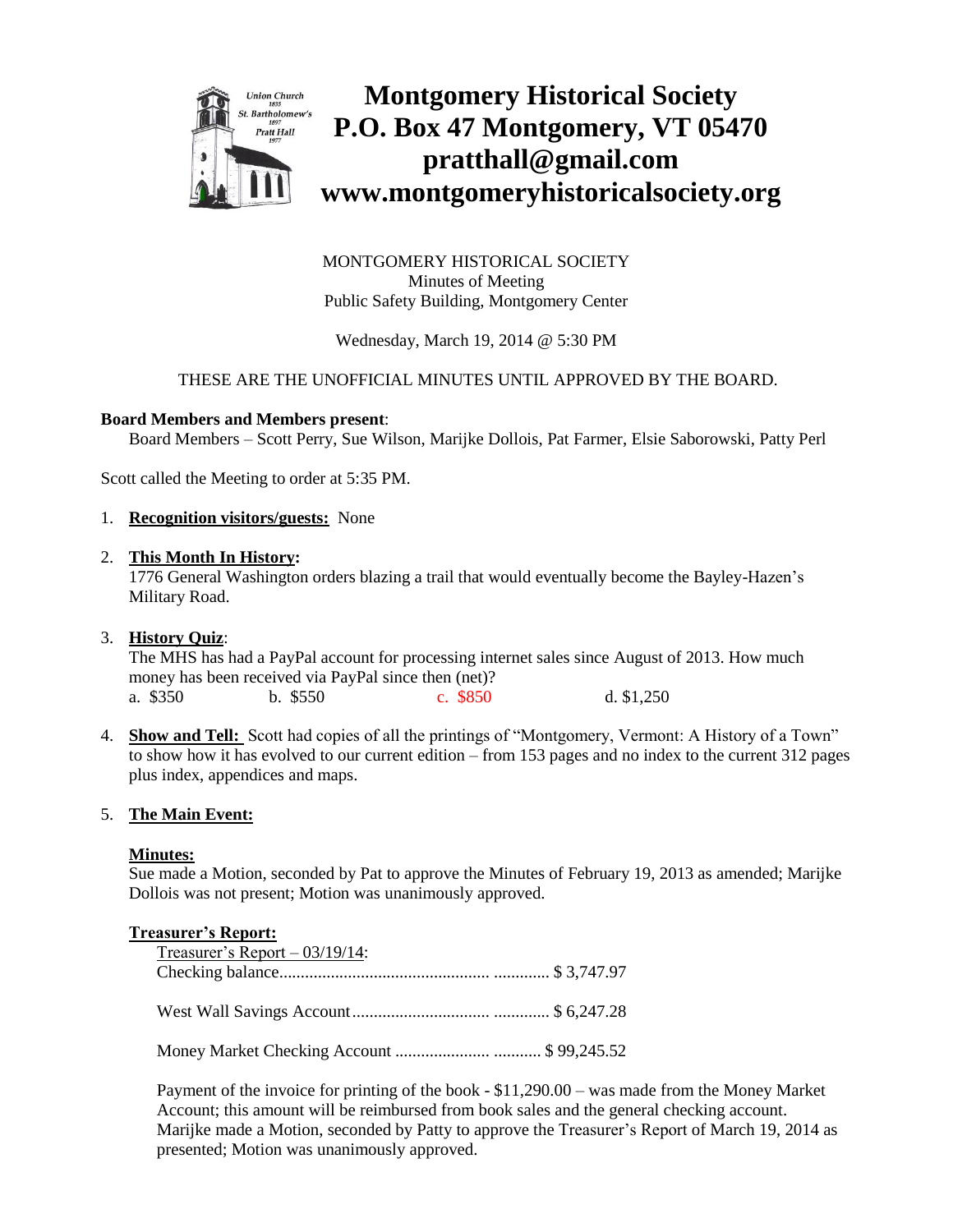At this time we do not know the receipt of the TD Bank Affinity Program; payment is based on a percentage of all savings accounts. We would need an additional 6 new checking accounts to qualify for the minimum requirement.

The 2014 tax return is due May  $15<sup>th</sup>$ .

# **Membership:**

So far 8 membership renewals have been received for a total of \$385.00 On Wednesday April 2<sup>nd</sup> at 10:00 AM there will be a membership mailing party at the Dollois residence.

# **Old business:**

- A. West Wall Capital Campaign
	- 1) Financial Report and Fundraising Update we're getting close!
	- 2) Statement of Work (SOW) and Bid Solicitation:
		- Jan Lewandosky has presented a bid of \$118,000 which includes removal of the stained glass windows.
			- Scott met with Mr. Ribekke who inspected all the windows. They can be removed intact in their frames and stored at Pratt Hall. Some minor repairs may be necessary such as tightening of the frames. He is interested and willing to work with the general contractors.
			- Scott & Pat met with Elliott Lathrop of Building Heritage; while he has not sent in a formal bid he verbally mentioned that the work would take about 1½ months to complete.
		- Sue made a Motion, seconded by Patty to authorize Scott and Pat to meet with the contractors and choose the winning bidder for the West Wall project. Motion was unanimously passed.
	- 3) Events see attached. The March 16 poker game brought in \$475.00. Sue will arrange for banners for the Dance and Craft Show. Sue is working on setting up a meeting with Bill Stenger of Jay Peak and has two potential dates.
- B. Annual Meeting Plans Sue has reserved tent, tables, and chairs and arranged for food preparation. Tablecloths and napkins will be ordered from Universe. Michael Perry will provide large mason jars for flowers.
- C. Town History sales and feedback 17 hardcover covers have been handed out or reserved, including copies to: all MHS Board Members, Montgomery Town, UVM, and VHS Libraries; 20 copies have been sold. The VHS may be willing to buy and sell 6 paperbacks; the price of \$18.00 each was agreed upon.
- D. MTA Former Baptist Church update: Karyn Norwood will meet with Sue, Scott and Marijke on April 1<sup>st</sup> to discuss the NRHP application. Everett McGinley will attend the April  $7<sup>th</sup>$ Selectboard Meeting to discuss any further possibilities of the Church being used as a Town office.
- E. April  $5<sup>th</sup>$  wedding. Marijke will send an email to set up a cleaning date. Scott will contact Lois to make sure the wedding date is firm.
- Z. Reminders:
	- 1) Heaton House Paint the boy scouts would like to work again for the MHS in the spring; they could finish the painting and help out clearing the property.
	- 2) Stanton Memorial Gift no report
	- 3) MHS Sign Robert Gendron will finish and repair the sign; Scott has asked Dan Malloy to carve the "Dove" quatrefoil. It should all be ready by time of the Annual Meeting, including new posts.
	- 4) June  $21 22$ , 2014 VT History Expo no report
	- 5) By-Laws review no report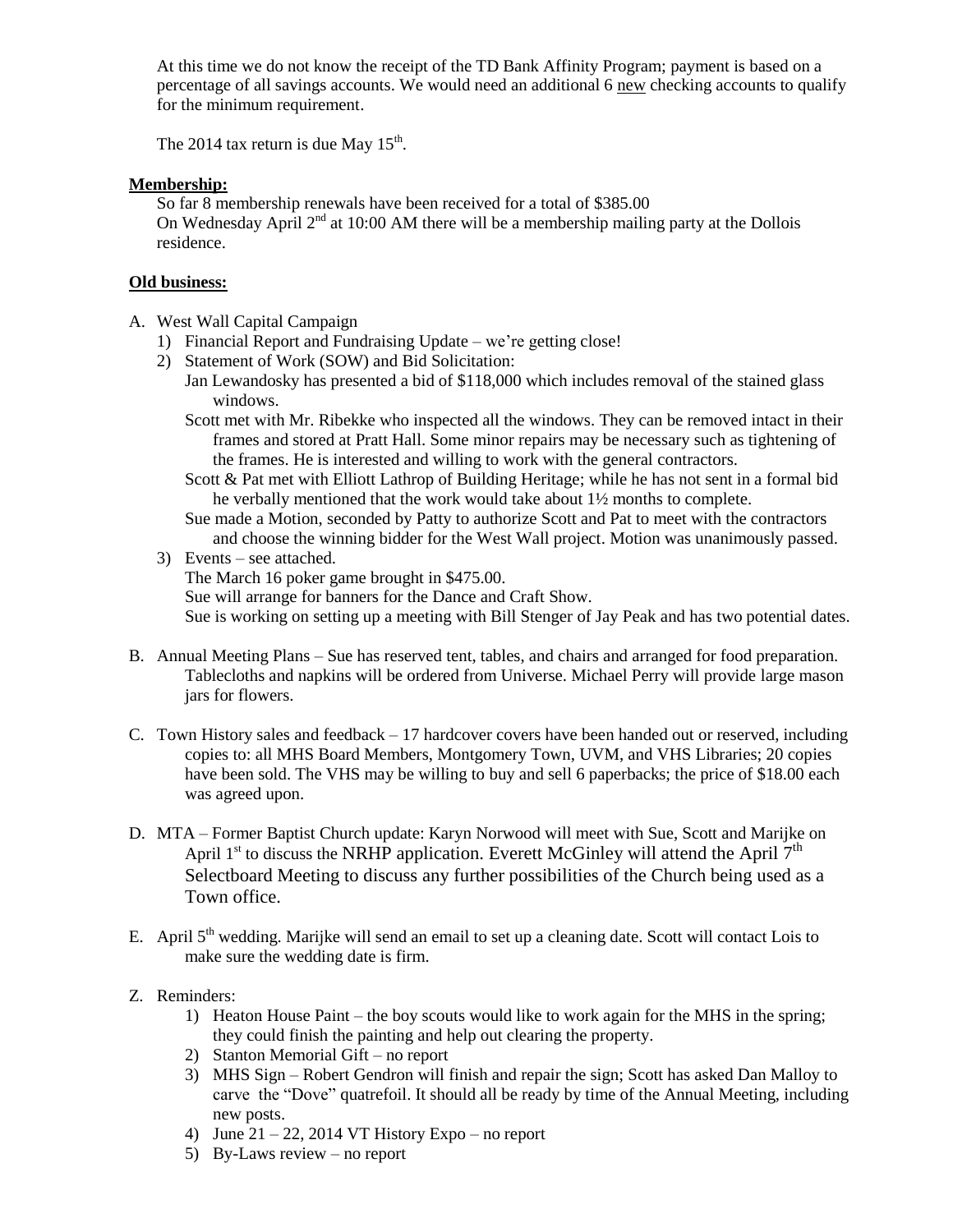- 6) Endowment no report
- 7) Sponsor former Baptist Church NRHP Application no report

## 6. **New business:**

- a. Pratt Hall roof there are rust spots on the roof; Sue will contact Pat Tracy to ask him what can be done about this problem.
- b. Proposed 2014 budget Pat made a Motion, seconded by Elsie to adopt the proposed amended budget; Motion was unanimously approved.

## 7. **Adjourn:**

Elsie made a Motion, seconded by Sue to adjourn at 6:55 P.M. Said Motion passed unanimously.

Respectfully submitted, Marijke M. Dollois